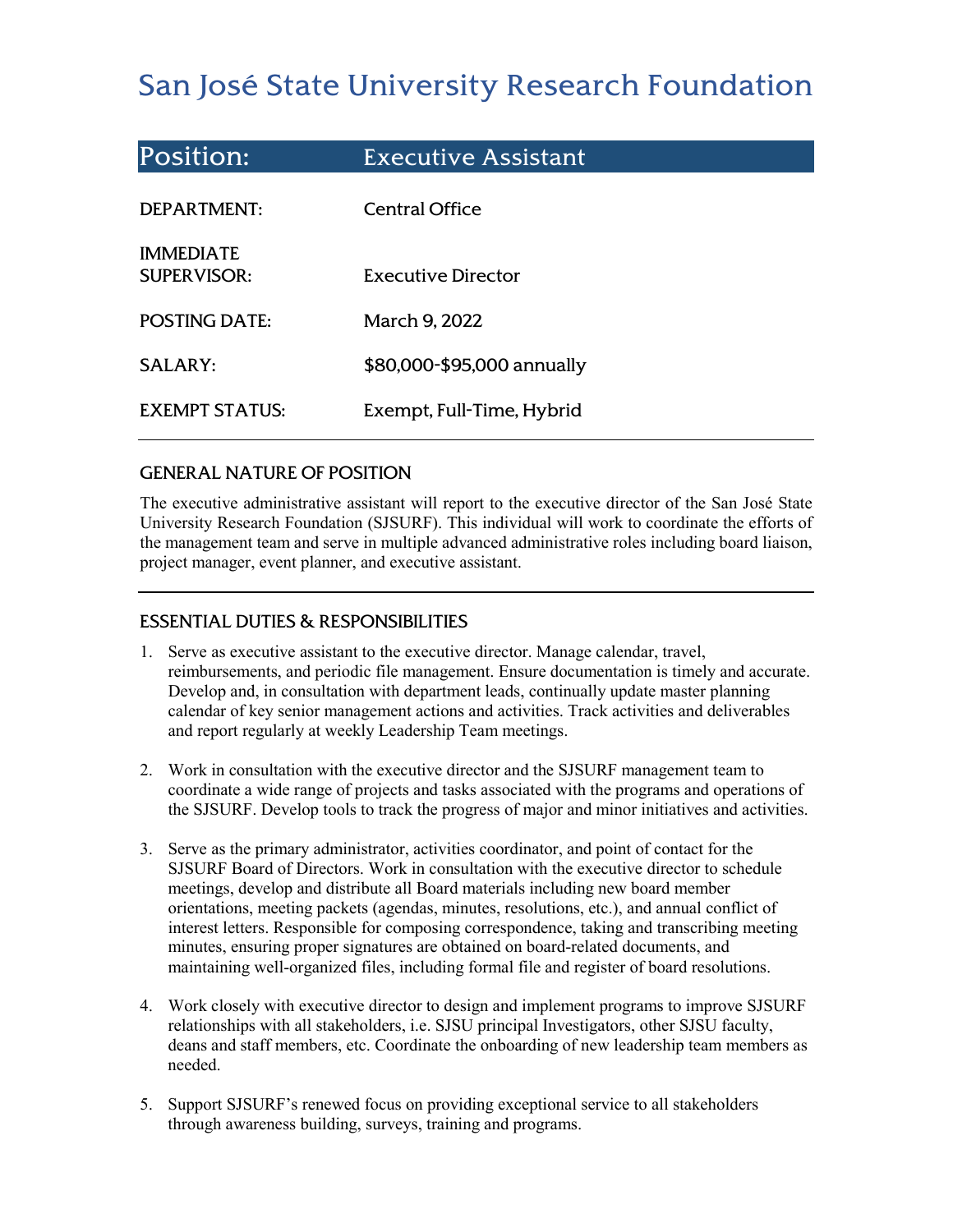- 6. Serve as the point person and coordinator for the development of the SJSURF Strategic Plan.
- 7. Assist in the development of the SJSURF dashboard of key performance indicators to provide real-time update of operating results.
- 8. Work in consultation with directors to plan and coordinate various SJSURF events and meetings including employee events, management meetings and all-hands meetings. Track expenses and maintain budgetary records.
- 9. Independently perform research on a wide variety of issues, make decisions and presentations to support initiatives designed to support the foundation's mission and goals.
- 10. Manage one student assistant related to facilities management including requests for building repairs, HVAC services, cleaning, supply orders, etc.
- 11. Other duties as assigned by the executive director.

# INTERPERSONAL CONTACTS

Directly reports to the executive director. Will develop and maintain effective working relationships with Central Office employees.

# SUPERVISORY RESPONSIBILITIES

Manages the work of part-time student assistants and/or interns as needed.

## QUALIFICATIONS

#### Education and Experience

- Bachelor's degree and a minimum of seven years of experience in an advanced administrative role and/or generalist position.
- Direct experience interfacing with individuals at senior levels of an organization such as president, vice-president, SJSURF Board of Directors, as well as high level relationships external to the organization, such as corporate executives or elected officials.

#### Knowledge, Skills, Abilities Required

- Highly reliable and able to manage confidential information. Attention to detail and ability to multi-task is critical.
- Must be proficient at taking and appropriately summarizing a significant volume of meeting minutes, as well as writing and editing other documents and correspondence. Strong ability to proof written materials.
- Ability to prepare and manage executive director's calendar and travel. In addition, in consultation with administrative department directors, develop and continually update master planning calendar for key senior management actions and activities.
- Ability to help prepare the executive director for all public meetings and presentations, including preparing draft presentations.
- Must be comfortable and effective in an entrepreneurial environment and understanding when to act independently and when to include the executive director.
- Experience with event and meeting planning and coordination for various activities including board of déirectors meetings, staff events, and company all-hands meetings.
- Fully proficient with Gmail, Google Calendar and Google Drive. Deep experience with Microsoft Office, particularly Word, PowerPoint, and Excel.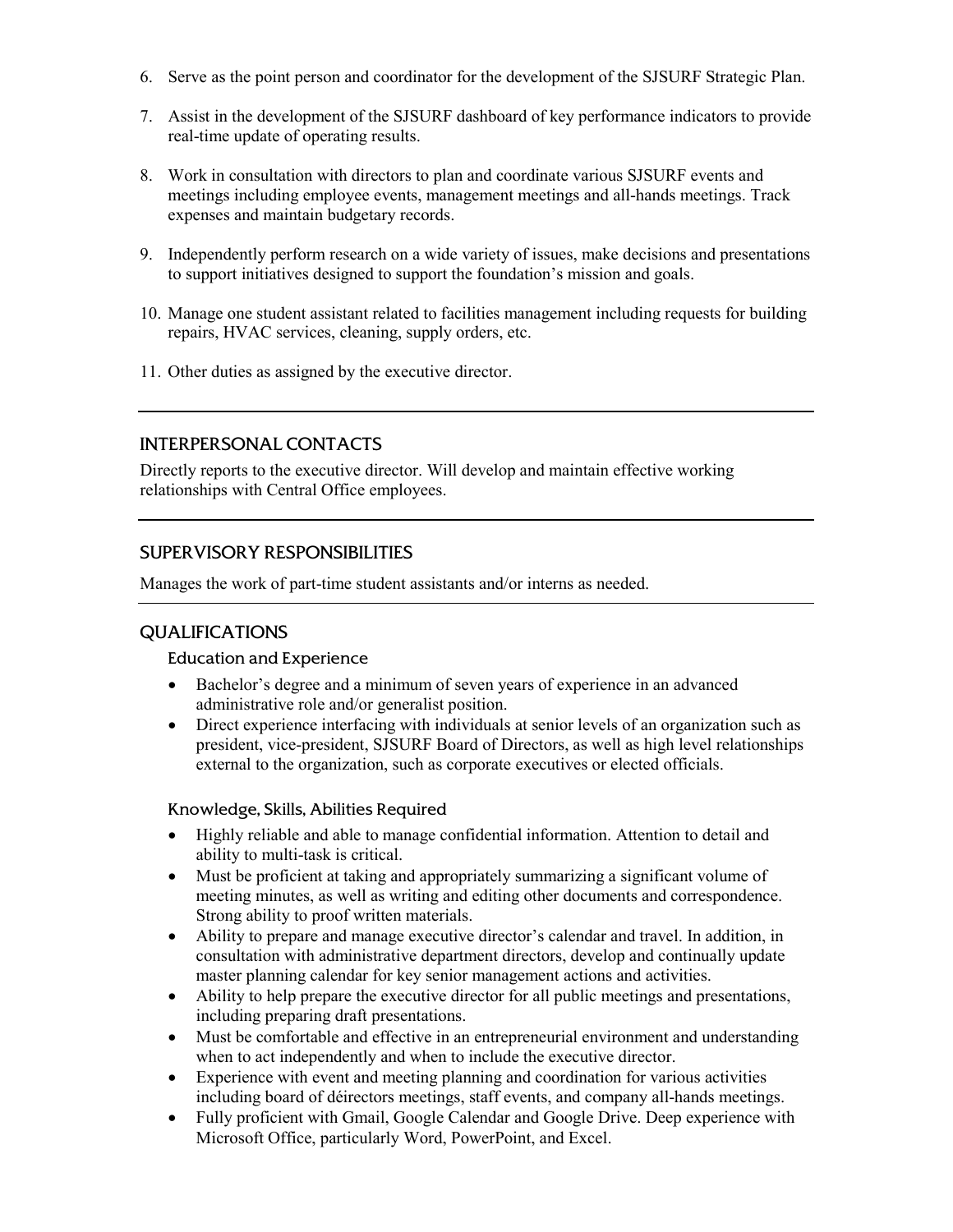Physical Requirements

- Must be able to operate general office equipment.
- Must be able to sit for extended periods of time.
- Some physical labor might be required, must be able to lift a minimum 30lbs.

**PLEASE NOTE: This position is considered a "sensitive" position by SJSURF and CSU policy. Consequently, the successful candidate must undergo and successfully complete the Live Scan (fingerprinting) background check as a condition of their employment. This background check must be completed before the actual start of employment.**

**NOTE:** This position description intends to describe the general nature and level of work being performed by people assigned to this job. It is not intended to include all duties and responsibilities. The order in which duties and responsibilities are listed is not significant.

## **BENEFITS**

The San José State University Research Foundation (SJSURF) provides excellent benefits package to benefited employees. **The comprehensive benefit package includes:**

- a) Nine company subsidized CalPERS health insurance plans to choose from (employee contributions differ according to plan and level of coverage).
- b) Employer paid dental and vision for both employee and eligible dependents.
- c) Life, AD&D, LTD with supplemental coverage opportunities.
- d) 14 paid federal & state holidays.
- e) Retirement Plan: 403 (b) employee contribution plan component and a 403 (b) employer contribution component, which vests immediately.
- f) Vacation hour accruals and separate sick hour accumulations.
- g) Employee discounts.
- h) Paid training and professional development conferences.
- i) Hybrid schedule with 3 days in the office and two days remotely. Employee is required to come to the office on Mondays and Thursdays.

Please visit th[e Benefits & Compensation page](https://www.sjsu.edu/researchfoundation/employees/benefits/index.php) on the SJSU Research Foundation website for more detailed information.

# COVID-19 VACCINATION POLICY

As required by the CSU Vaccination Policy, all new hires must be fully vaccinated against COVID-19 starting on September 30, 2021. Fully vaccinated means it has been 14 days after the second dose of the Pfizer or Moderna vaccine has been given, or it has been 14 days after the one dose of the J&J vaccine has been given. Additionally all employees are required to have booster shots and provide proof to SJSU by 02/28/2022 or after the six months from the final dose of the original vaccination, whichever is later. Proof of being fully vaccinated does not need to be disclosed until a job offer has been made, and proof must be submitted after the acceptance of the job offer. New hires may request a reasonable accommodation of the COVID-19 vaccination requirement based on medical or religious reasons. New hires must submit their request for an accommodation form after they accept the job offer, and before their scheduled start date. The reasonable accommodation provided to the employee, if any, will depend on the employee's job and the applicable facts, but it may include weekly COVID-19 testing. New hires who do not submit, before their scheduled start date, proof of being fully vaccinated or a request for reasonable accommodation will have their job offer revoked.